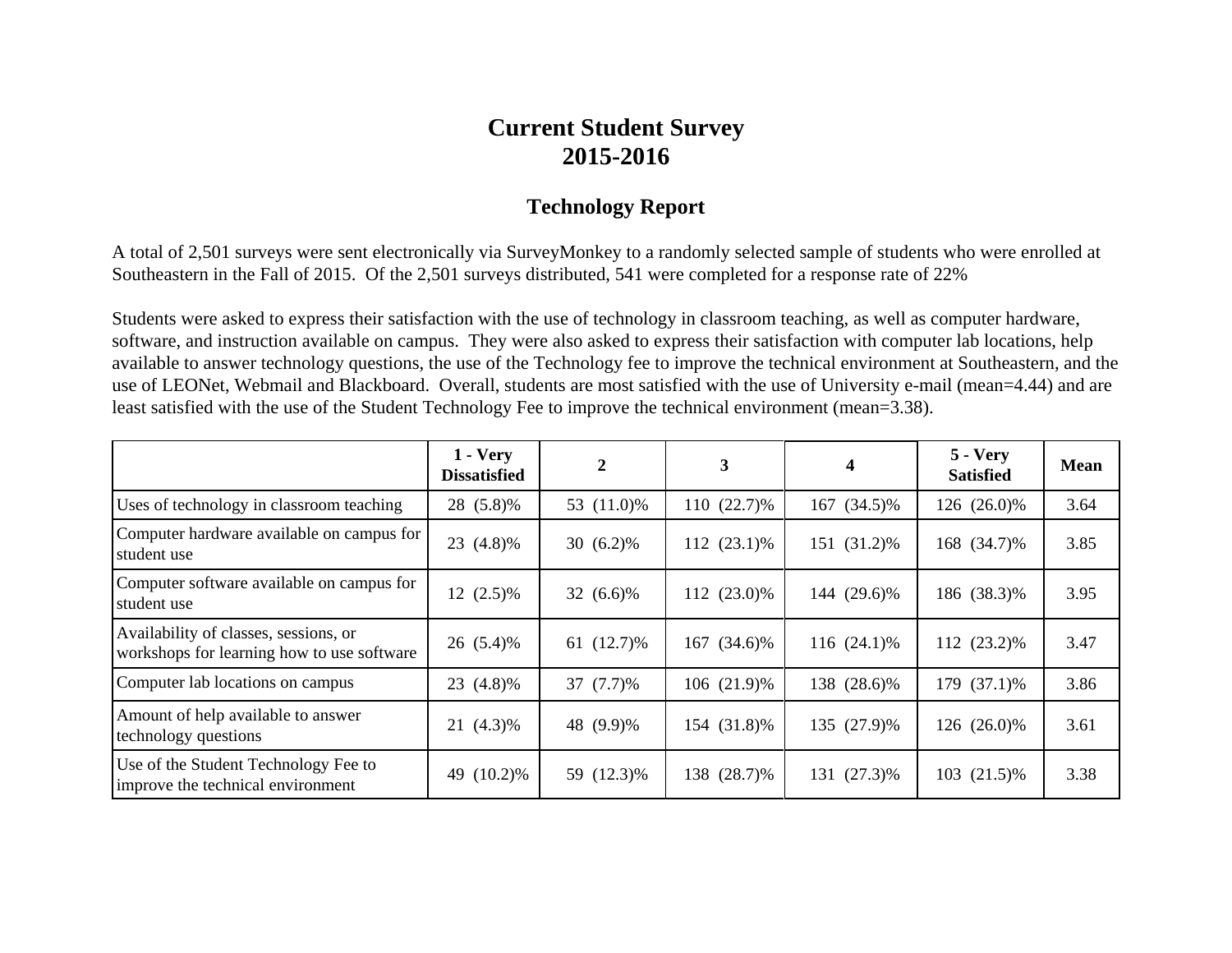|                                                | $1 - V$ ery<br><b>Dissatisfied</b> | 2          |            |             | $5 - Very$<br><b>Satisfied</b> | <b>Mean</b> |
|------------------------------------------------|------------------------------------|------------|------------|-------------|--------------------------------|-------------|
| Use of Student Registration System<br>(LEONet) | $12(2.5)\%$                        | 40 (8.2)%  | 93 (19.1)% | 149 (30.6)% | 193 (39.6)%                    | 3.97        |
| Use of University e-mail                       | $8(1.6)\%$                         | $8(1.6)\%$ | 41 (8.4)%  | 135 (27.7)% | 296 (60.7)%                    | 4.44        |
| Use of Moodle                                  | $11(2.3)\%$                        | 27 (5.6)%  | 84 (17.3)% | 156 (32.2)% | $(42.7)\%$<br>207              | 4.07        |